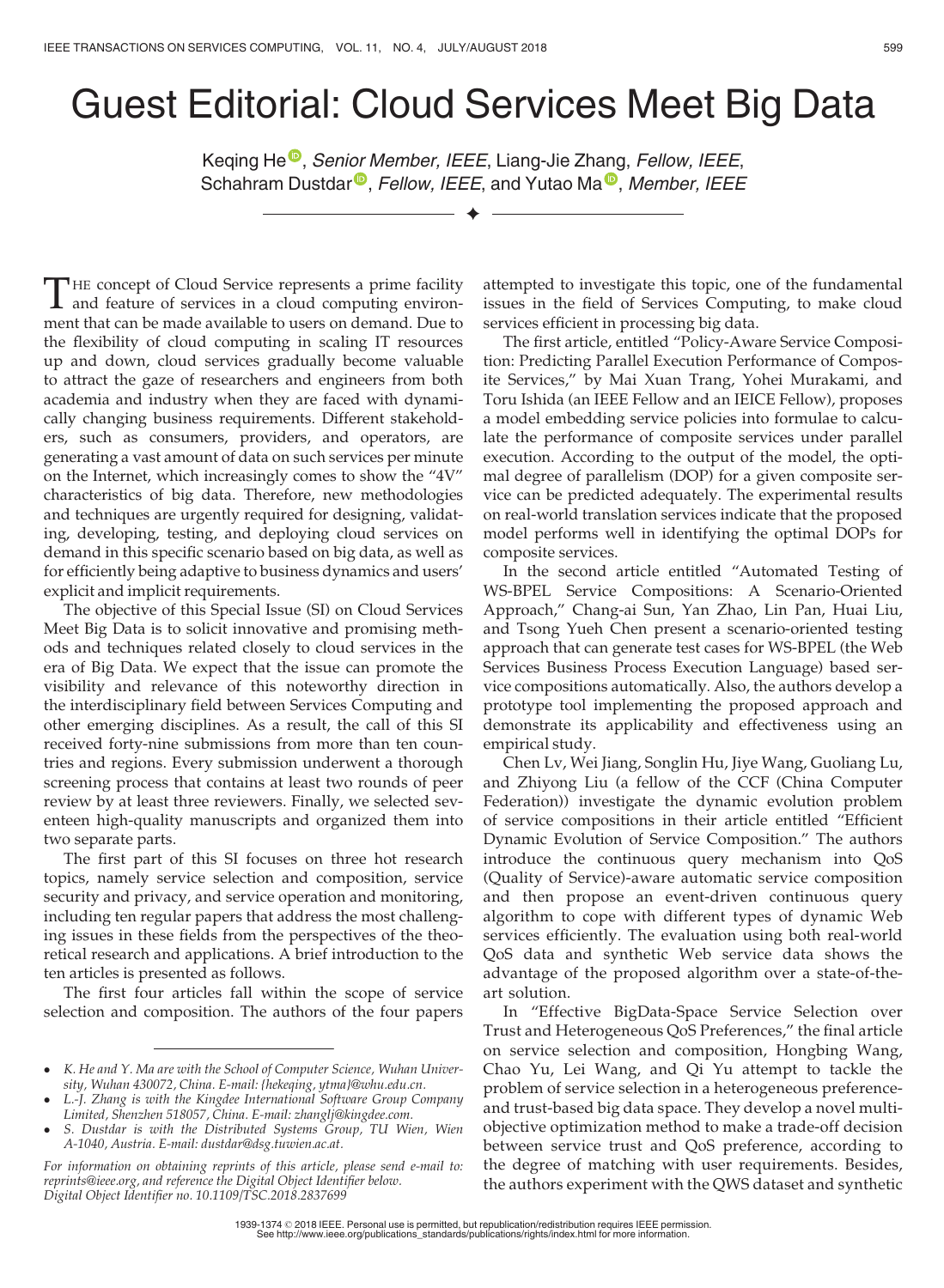data to demonstrate the effectiveness of the proposed approach.

Two of the most common topics of questions regarding cloud services are security and privacy. The second three articles address specifically the issues related to service security and privacy from the viewpoints of both providers and users.

Lirim Osmani, Salman Toor, Miika Komu, et al. present a case study of the DII-HEP secure cloud infrastructure in "Secure Cloud Connectivity for Scientific Applications." The other authors of this paper include Matti J. Kortelainen, Tomas Linden, John White, Rasib Khan, Paula Eerola (a member of the Royal Swedish Academy of Sciences and a member of the Finnish Society of Sciences and Letters), and Sasu Tarkoma. To facilitate hybrid cloud scenarios for scientific applications, the authors propose an approach to scale out a private cloud deployment to public clouds securely. Also, they conduct a series of experiments based on the DII-HEP production cloud to test the performance and stability of their infrastructure.

In the second article on service security and privacy, "Data-Driven and Feedback-Enhanced Trust Computing Pattern for Large-Scale Multi-Cloud Collaborative Services," Xiaoyong Li, Huadong Ma (a fellow of the CCF), Wenbin Yao, and Xiaolin Gui investigate the trust computing problem of multi-cloud collaborative services. They propose and develop a Data-driven and Feedback-Enhanced Trust (DFET) computing pattern across multiple data centers. Besides the theoretical analysis that the DFET pattern is highly dependable against garnished and bad-mouthing attacks, the authors build a prototype system to demonstrate its feasibility.

The verification of the integrity and retrievability of remote data in cloud storage systems remains challenging for different cloud service providers. The third article, entitled "Dynamic Proofs of Retrievability for Coded Cloud Storage Systems," by Zhengwei Ren, Lina Wang, Qian Wang, and Mingdi Xu, proposes a dynamic proof of retrievability scheme that supports public auditability and communication-efficient recovery from data corruptions. The formal security analysis and extensive experimental evaluations indicate that the proposed scheme is practical for use in cloud storage systems.

The last three articles belong to one of the most popular topics in the field of Services Computing, service operation and monitoring, and they attempt to tackle the problems of reliability monitoring, workflow scheduling, and data replica placement related closely to cloud services.

In "A Data Set for User Request Trace-Oriented Monitoring and its Applications," Jingwen Zhou, Zhenbang Chen, Ji Wang, Zibin Zheng, and Michael R. Lyu (an IEEE Fellow and an ACM Fellow) release a publicly available dataset called TraceBench and the corresponding collection system called MTracer. TraceBench is a fine-grained dataset of user request traces collected from a real-world cloud storage service. Besides, the authors validate the usability and authenticity of TraceBench in several specific trace-oriented monitoring scenarios, such as anomaly detection, performance problem diagnosis, and temporal invariant mining.

Zhongjin Li, Jidong Ge, Haiyang Hu, Wei Song, Hao Hu, and Bin Luo attempt to tackle the problem of energy consumption in clouds in their article entitled "Cost and Energy Aware Scheduling Algorithm for Scientific Workflows with Deadline Constraint in Clouds." The authors propose a Cost- and Energy-Aware Scheduling (CEAS) algorithm to reduce the execution cost and energy consumption of

workflows as much as possible while satisfying the deadline constraint. Also, they evaluate the CEAS algorithm using CloudSim and four real-world scientific workflow applications, suggesting that it outperforms the baseline approaches.

The last article of the first part of this SI, entitled "A Genetic Algorithm Based Data Replica Placement Strategy for Scientific Applications in Clouds," formulates the problem of data replica placement using a tripartite graph-based model. Lizhen Cui, Junhua Zhang, Lingxi Yue, Yuliang Shi, Hui Li, and Dong Yuan propose a genetic algorithm-based data replica placement strategy for scientific applications in clouds. Besides, the experimental results indicate that the proposed strategy performs better than the random placement strategy used in the Hadoop Distributed Files System (HDFS).

In short, we expect that the fascinating research contributions of the articles in this SI would offer potential insights into the further research of Services Computing and spark broad discussion in the emerging area of cloud services when meeting big data.

## **ACKNOWLEDGMENTS**

We appreciate very much the valuable work of more than 120 reviewers from all over the world. Again, we are very grateful to all of them for submitting high-quality reviews in time. Besides, we wish to express our gratitude to the former Editor in Chief, Prof. Ling Liu, the Editor in Chief, Prof. James Joshi, the Associate Editor in Chief, Dr. Rong N. Chang, and the Administrator, Ms. Christine Kurzawa of IEEE Transactions on Services Computing for their constant and valuable help.



Keqing He received the PhD degree from Hokkaido University, Japan, in 1995. He is a professor with the School of Computer Science, Wuhan University, China. His research interests include services computing and software engineering. Until now, he has co-authored three research monographs (in Chinese) and more than 200 peer-reviewed papers (in English, Chinese, and Japanese) and published five ISO technical standards (ISO/IEC 19763-3,5,7,8,9) as well as eight Chinese national standards.

Also, he received many domestic and international prizes and awards, such as the ISO/IEC Certificate of Appreciation for project editor and the second Prize of National Scientific and Technological Progress. He is a senior member of the IEEE and a distinguished member of the CCF, and he has been a founding vice chair of the CCF Technical Committee on Services Computing (TCSC) and an associate editor of IEEE Transactions on Services Computing.